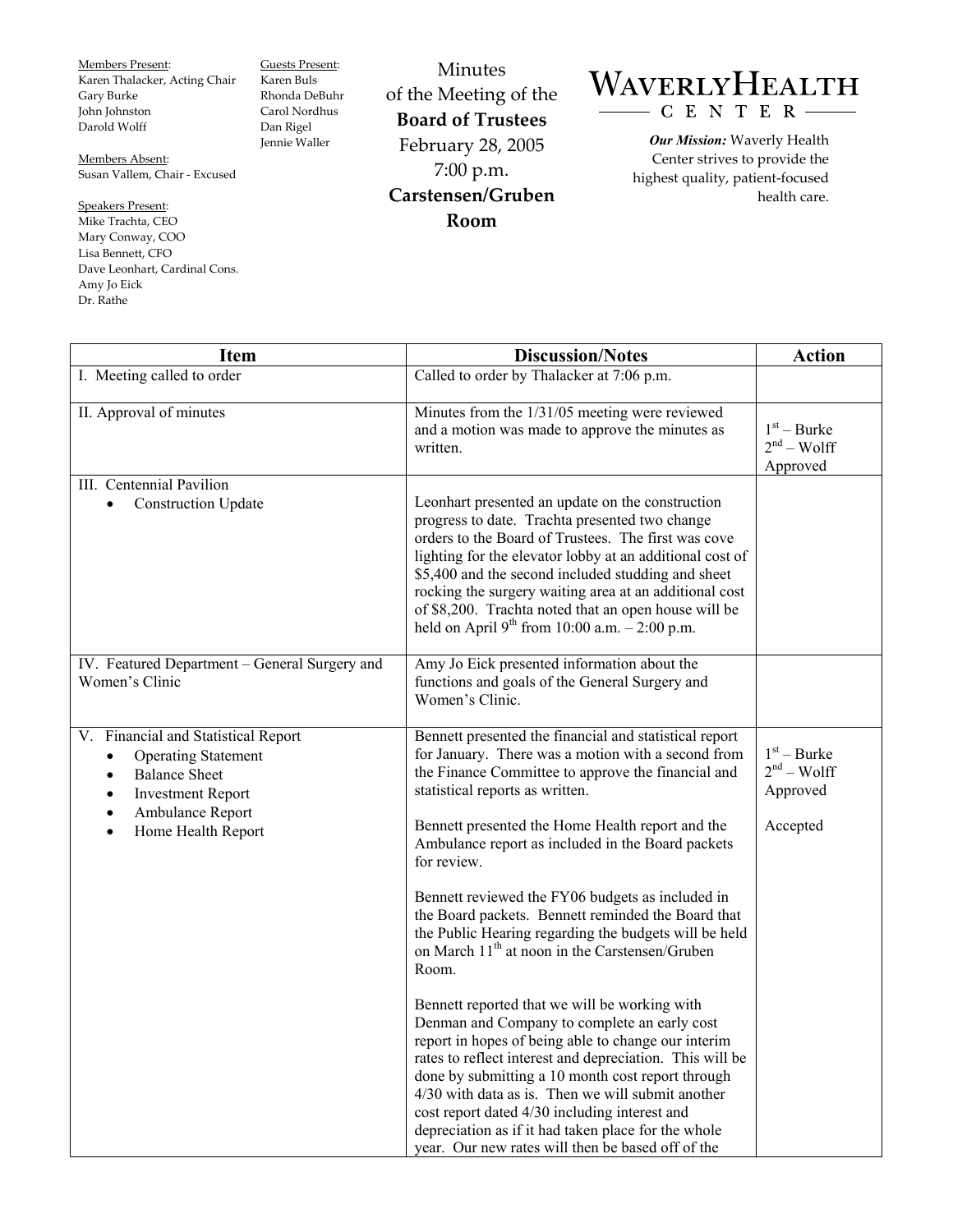|                                                                            | second report. This will be completed internally<br>with the help of Denman and Company, late May<br>and early June. It will then be submitted to the fiscal<br>intermediary (Cahaba) in early June. Per Dave<br>Jensen at Cahaba, our rates should be adjusted by the<br>end of June.                |          |
|----------------------------------------------------------------------------|-------------------------------------------------------------------------------------------------------------------------------------------------------------------------------------------------------------------------------------------------------------------------------------------------------|----------|
| VI. Committee Reports<br>Performance Improvement Committee                 | The Performance Improvement Committee minutes<br>were presented as included in the Board packets.                                                                                                                                                                                                     | Accepted |
| <b>Environment of Care Committee</b>                                       | The Environment of Care Committee minutes were<br>presented as included in the Board packets.                                                                                                                                                                                                         | Accepted |
| Annual Evaluation of the Effectiveness of<br>the Safety Management Program | The Annual Evaluation of the Effectiveness of the<br>Safety Management Program were presented as<br>included in the Board packets.                                                                                                                                                                    | Accepted |
| VII. CORS Report $-4^{th}$ Quarter, 2004                                   | Nordhus presented the CORS report for the 4 <sup>th</sup><br>quarter, 2004 as included in the Board packets.                                                                                                                                                                                          | Accepted |
|                                                                            | Nordhus gave an update on the 7/8/04 Sentinel Event<br>that was previously reported to the Board of<br>Trustees. An action plan was completed on 8/20/04<br>and the six month follow up was completed on<br>$2/14/05$ .                                                                               |          |
|                                                                            | Nordhus informed the trustees that we have changed<br>insurance carriers for our Directors and Officers<br>Insurance. Our coverage is now provided through<br>Chubb. Chubb has experience in the healthcare<br>industry and will be providing educational<br>opportunities for the Board of Trustees. |          |
| VIII. C.E.O.'s Report<br>State Survey of Home Health                       | Conway reported that the State was here to survey<br>Home Health on February $14^{th} - 17^{th}$ . The survey<br>resulted in four recommendations, mostly related to<br>documentation. A plan is being developed to address<br>the recommendations.                                                   |          |
| Lab JCAHO Survey                                                           | Conway reported that the Joint Commission on<br>Accreditation of Healthcare Organizations completed<br>a survey of our laboratory on February $17^{th}$ & $18^{th}$ .<br>The survey went very well and netted no<br>recommendations.                                                                  |          |
| IX. Medical Staff Report<br>Medical Staff Officers for FY06                | Dr. Rathe announced that the following Medical<br>Staff Officer have been elected for FY06:<br>*Dawn Morey, D.O. - President<br>*Roger Skierka, M.D. - Vice President<br>*James Poock, M.D. - Secretary/Treasurer                                                                                     |          |
|                                                                            | Dr. Rathe stated that the Medical Staff will be<br>offering congratulations to the Lab on their<br>successful survey in the Daily Dispatch.                                                                                                                                                           |          |
|                                                                            | Dr. Rathe noted that the two OB policies being<br>reviewed tonight were revised to clarify the capacity<br>of our Level 1 nursery                                                                                                                                                                     |          |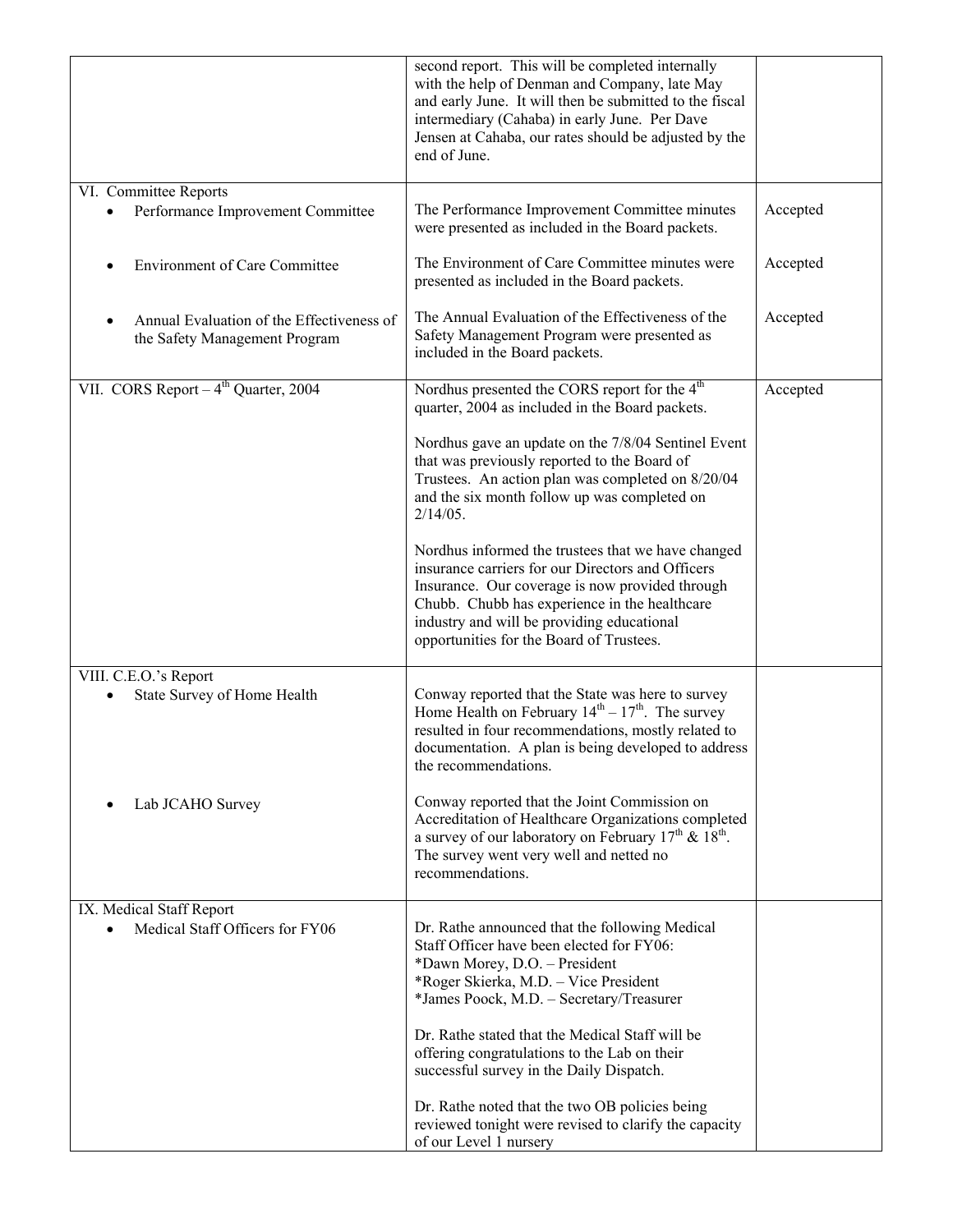|                                                                                                                                                                                                                                                                                                                                                                                                                                                                                                                                                                                                                                                                                                                                                                                                   | Dr. Rathe reported that Dr. Liebscher attended this<br>month's Medical Staff meeting to help begin the<br>prioritization of our radiology needs.                                                                                                                                                           |                                               |
|---------------------------------------------------------------------------------------------------------------------------------------------------------------------------------------------------------------------------------------------------------------------------------------------------------------------------------------------------------------------------------------------------------------------------------------------------------------------------------------------------------------------------------------------------------------------------------------------------------------------------------------------------------------------------------------------------------------------------------------------------------------------------------------------------|------------------------------------------------------------------------------------------------------------------------------------------------------------------------------------------------------------------------------------------------------------------------------------------------------------|-----------------------------------------------|
| X. Old Business                                                                                                                                                                                                                                                                                                                                                                                                                                                                                                                                                                                                                                                                                                                                                                                   | None                                                                                                                                                                                                                                                                                                       |                                               |
| XI. New Business<br>Appointments to the Medical Staff:<br>$\bullet$<br>Mohan Brar, M.D.<br>Kianoush Rezaei, M.D.<br>Keith Tang, M.D.<br>Cathryn Robinson, CRNA<br>• Charles Brindle, M.D.<br>Ahmed Mahmoud, M.D.<br>Resignations from the Medical Staff:<br>Chad Gonzales, M.D.<br>Valerie Nicholson, M.D.                                                                                                                                                                                                                                                                                                                                                                                                                                                                                        | Trachta presented the appointments to, and<br>resignations from the Medical Staff as listed at left.<br>The files have been reviewed by the Executive<br>Committee of the Medical Staff and are<br>recommended for approval. A motion was made to<br>approve each of the items as individually considered. | $1st - Johnston$<br>$2nd - Wolf$<br>Approved  |
| New/Revised Policies:<br>Access Policy for Physician Record<br><b>Completion Room</b><br>• On Demand Viewer for Optical<br>Scanning<br>Critical Laboratory Values<br>• Sentinel Event - Laboratory Response<br>Reportable Diseases Policy/Procedure<br>Infection Control Committee<br>Reporting<br>• Lab Policy Statement 1<br>• Lab Policy Statement 2<br>• Lab Policy Statement 3<br>• Lab Policy Statement 4<br>• Lab Policy Statement 5<br>• Lab Isolation Procedure<br>• Laboratory Department Safety Plan<br>• Accuchek Glucose Monitoring<br>Respiratory Distress and the<br>Administration of Oxygen to the<br>Neonate<br>• Level of Neonatal Care/Transfer to<br>Regional Perinatal Center<br>• Skin Prep Protocol<br>Reporting Required Changes to State<br>and/or Accreditation Agency | Trachta presented the new/revised policies as<br>included in the packet and listed at left. A motion<br>was made to approve the policies as written.                                                                                                                                                       | $1st - Burke$<br>$2nd - Johnston$<br>Approved |
| Changes to Medical Staff Bylaws Rules<br>and Regulations:<br>R & R Article $X$ – Health Information                                                                                                                                                                                                                                                                                                                                                                                                                                                                                                                                                                                                                                                                                               | Trachta presented the changes to the Medical Staff<br>Bylaws, Rules & Regulations as included in the<br>packet and listed at left. A motion was made to<br>approve the change as written.                                                                                                                  | $1st - Wolf$<br>$2nd - Johnston$<br>Approved  |
| <b>Finance Committee</b>                                                                                                                                                                                                                                                                                                                                                                                                                                                                                                                                                                                                                                                                                                                                                                          | Trachta reported that the Finance Committee met on<br>February 15, 2005. Minutes from said meeting were<br>included in the Board packets.                                                                                                                                                                  |                                               |
| <b>Personnel Committee</b>                                                                                                                                                                                                                                                                                                                                                                                                                                                                                                                                                                                                                                                                                                                                                                        | Trachta reported that the Personnel Committee met<br>prior to this meeting. The committee reviewed 9<br>Employee of the Month nominations. Tara Schares,<br>Women's Clinic LPN was selected as the Employee<br>of the Month for March.                                                                     |                                               |